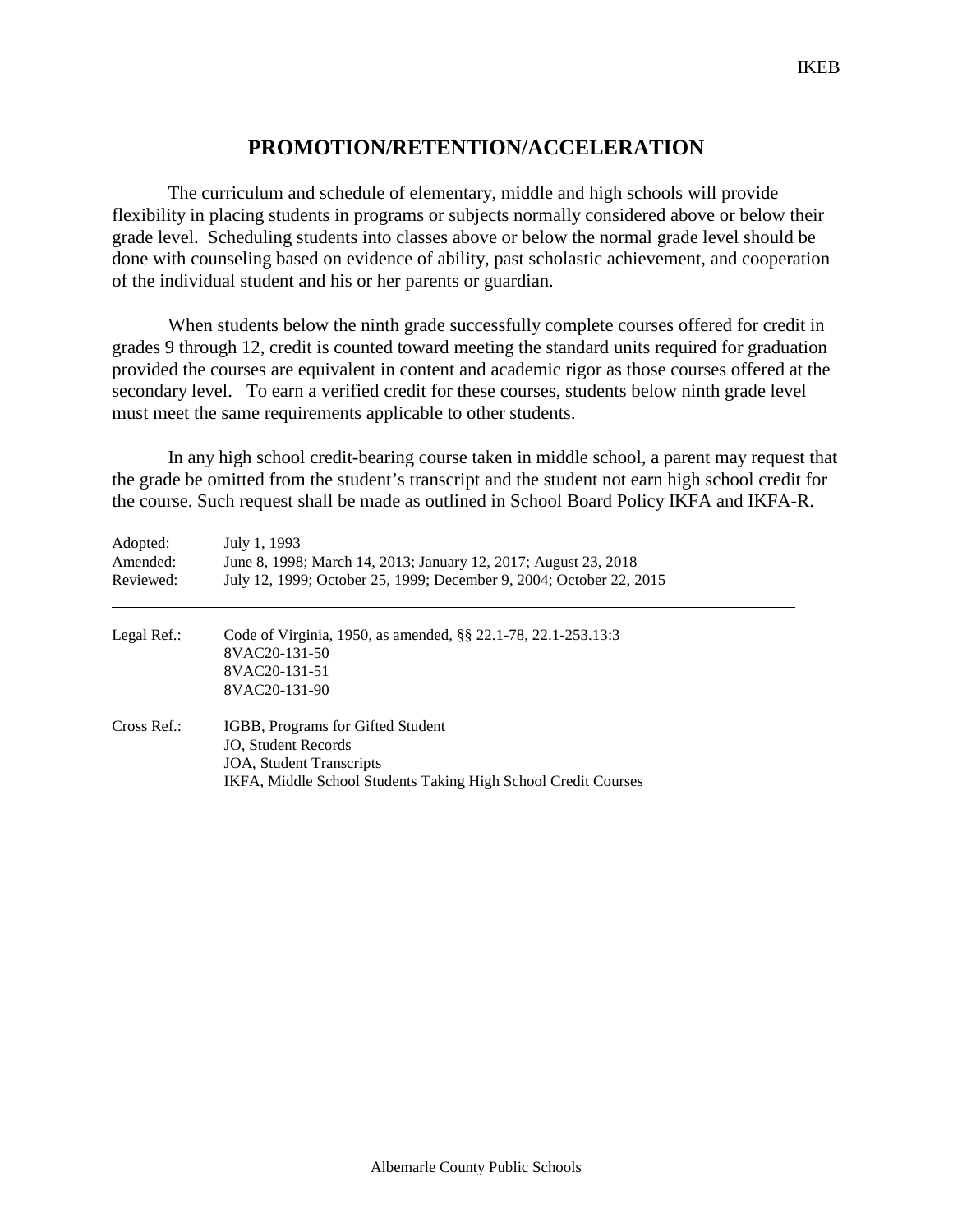## **PROMOTION/RETENTION/ACCELERATION**

The following criteria are to be considered when making promotion/retention/ acceleration decisions:

- Academic achievement as evidenced by teacher evaluation, classroom assessments, products/portfolios, standardized achievement measures, and Standards of Learning (SOL) test results.
- Social/emotional development as evidenced by observation of maturity, motivation, and attitude.
- Physical development including chronological age, size, overall health and well-being.
- Ability as evidenced by standardized ability measures.
- Other considerations include attendance, learning disabilities or special needs, transiency, and parent support.

Guidelines for Grade Level Retention in Grades K-8

Based on research, it is the philosophy of the Albemarle County School Board that retention is not the preferred option for providing remediation services to students who are at-risk of academic failure. However, to meet the unique needs of all students, grade level retention may be an option for some students if all other interventions have been exhausted. Retention recommendations are best made at the school level by a team (educators and parents).

Criteria for consideration:

- 1. Retention should be considered in cases where there is evidence it will benefit the student both academically and socially.
- 2. If retention of a student is being considered, there should be notification to parents in writing well in advance.
- 3. After receiving all input from the team, the principal makes the final decision for retention.
- 4. When a student is retained, an individual plan will be developed, which includes additional support and progress monitoring for the student.

Guidelines for Grade Level Acceleration in Grades K-8

1. Grade level acceleration decisions are made at the school level and are based on the criteria outlined above.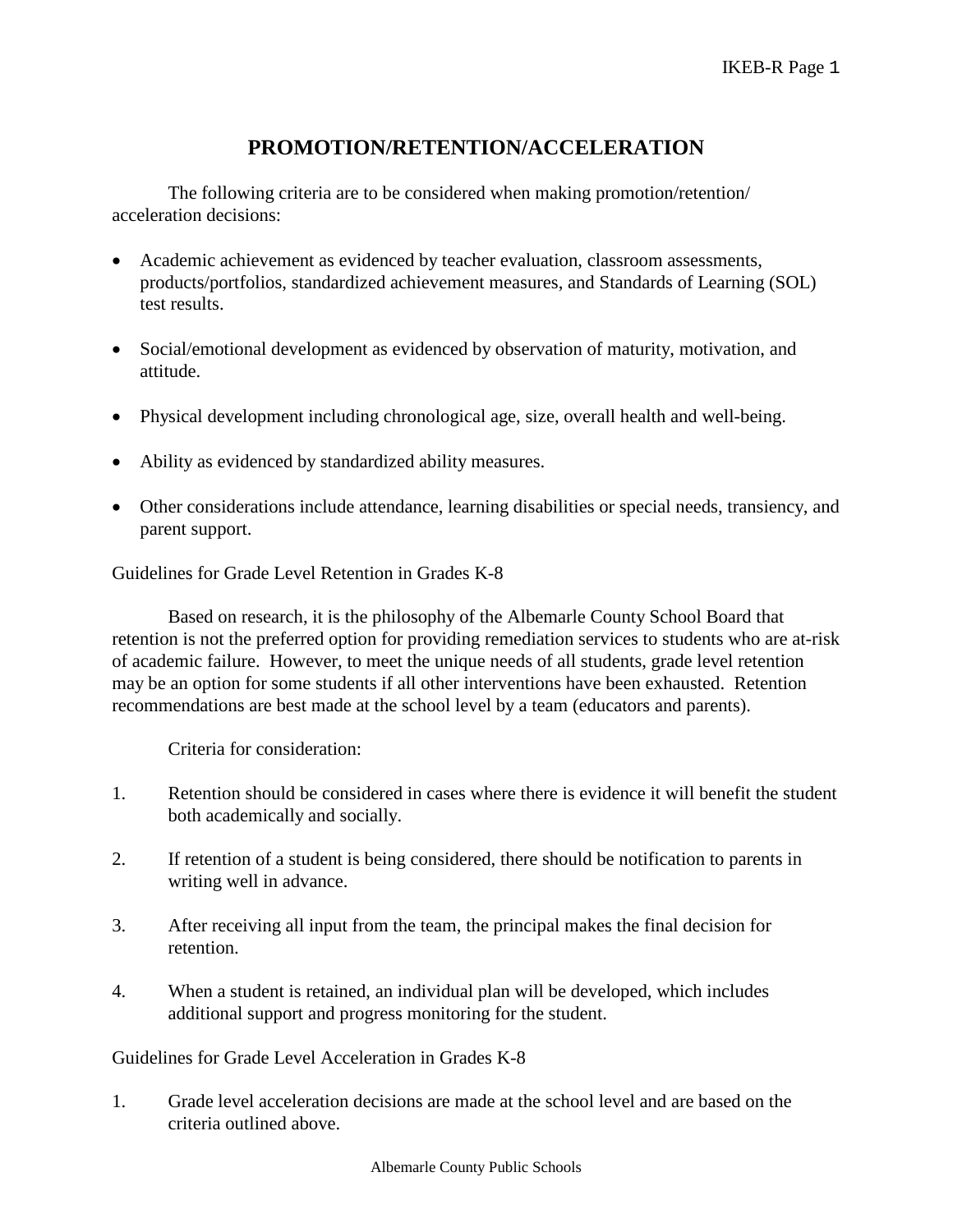- 2. Request for grade level acceleration must be made in writing to the principal.
- 3. Principal, classroom teacher, parent, and other school personnel as needed are involved in the acceleration decision. The principal makes the final decision for acceleration.
- 4. The student's ability and academic achievement should be significantly above the mean for the target grade.
- 5. When feasible, a student should skip a grade at the end or the beginning of the school year.
- 6. If a student is not successful in the transition, the decision should be reviewed with the option of the student returning to the former grade level.
- 7. It is possible through grade level acceleration that a student will exhaust the existing high school program offerings prior to graduation. Parents will need to provide other alternatives.

Guidelines for Grade Level Placement in Grades 9-12

A student's grade level in grades 9, 10, 11 and 12 is determined by their cohort group as defined by the Virginia Department of Education. The VDOE defines a cohort as a "group of students who enter the ninth grade for the first time together with the expectation of graduating within four years." Should a student take more than four years to graduate, each subsequent year after their fourth year will be considered a Grade 12 year.

International transfer students should be placed in grades levels based on the following factors:

- Graduation plans created in collaboration with students and families;
- International transcript evaluations;
- English language proficiency; and
- Math placement tests.

Guidelines for Dual Enrollment**/**Dual Credit

1. Dual credit is defined as credit earned in a course in which the students pay the cost and take the course either at the institution of higher learning or at the high school campus; the student earns credit at both the institution of higher learning and at the high school. Prior approval of the principal is required if the course is to be a credit toward graduation.

Dual enrollment is defined as credit earned in a course which is paid for by the high school and is offered during the regular day; the student earns credit at both the high school and at the institution of higher learning.